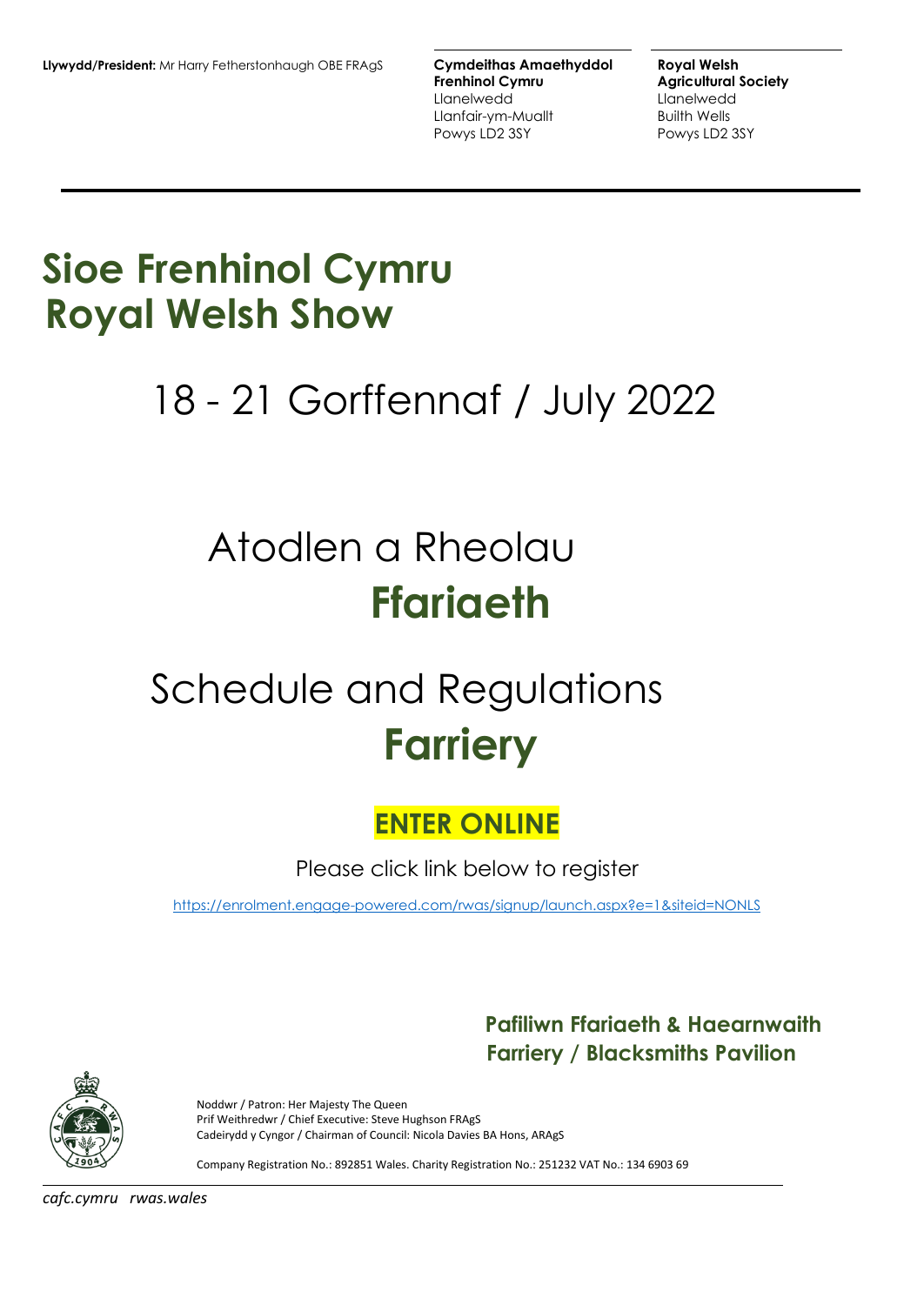# **Ceisiadau Olaf Closing date for entries**

24 Mehefin / June 2022

# **Cyflwyno Gwobrau Presentation of Awards**

Farriery Competitions: - Presentation of awards will take place on the stand on Wednesday at 6.30pm for all classes.

# **Beirniad Judge**

## **Farriery Competitions: -**

TBC

# **Manylion Cyswllt Contact Details**

Miss Emma Jones CAFC Cyf / RWAS Ltd. Llanelwedd Llanfair ym Muallt / Builth Wells Powys LD2 3SY



01982 554 408

emma@rwas.co.uk

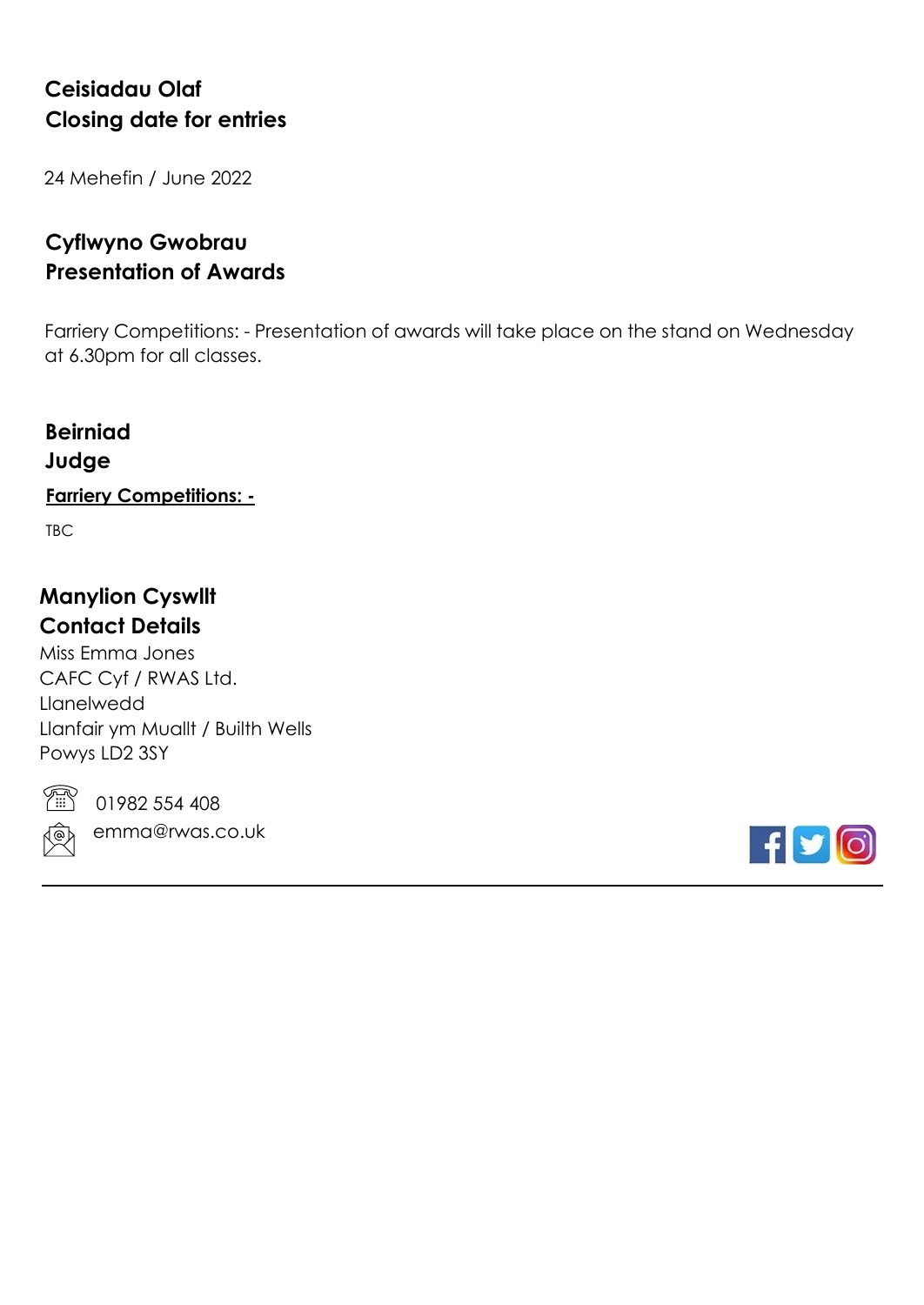## **CYSTADLAETHAU PEDOLI CEFFYLAU A GWNEUD PEDOLAU HORSE SHOEING AND SHOE MAKING COMPETITIONS**

**Monday, Tuesday & Wednesday -18, 19, 20 July 2022**

### **SWYDDOGION YR ADRAN - SECTION OFFICIALS**

**Cyfarwyddwr Cynorthwyol Anrhydeddus — Assistant Honorary Director** 

Mr Stephen K Pugh

**Uwch Stiward — Senior Steward**

Mr Elaan Rees Harries

#### **Stiwardiaid — Stewards**

Mr Daniel Thomas Mr Terence Anthony Mr Robert Duggan Mr Nick Youngman Mr Matthew Rees Mr Craig Williams Mr Dean Hogan Mr Gareth Thomas Mr Steve Glover Mr Craig Issac

#### **Stiward CanIyniadau/Sgoriwr Results/Score Steward**

Mr Richard Davies

**Sylwebydd — Commentator**

Mr David Jones

**Gwesteiwraig Beirniaid a Stiwardiaid — Judges/Stewards Hostess** Mrs Roselle Thomas

**Cystadlaethau y Ceffyl wedi ei Bedoli Orau & Y Ceffyl Gwedd wedi ei Bedoli Orau Best Shod Horse Competition & Best Shod Shire Competition Stiward — Steward - Mr Cemaes Evans** 

**Gof ar Ddyletswydd — Duty Farrier**

Mr Daniel Thomas

#### **Gof Cynorthwyol Ar Ddyletswydd — Assistant Duty Farrier**

Mr Terence Anthony

#### **RHAGLEN DIGWYDDIADAU - PROGRAMME OF EVENTS**

The Society reserves the right to make alterations to the time and order as may be necessary.

#### **DYDD LLUN • MONDAY**

| 8.00am                          |         | Best Shod Horse Competition — Hunters Riding         |
|---------------------------------|---------|------------------------------------------------------|
| 8.30 <sub>cm</sub>              | Class 1 | Open Shoemaking                                      |
| 2.00pm                          | Class 2 | Open Therapeutic Shoe Making                         |
| <b>DYDD MAWRTH • TUESDAY</b>    |         |                                                      |
| 8.30am                          | Class 3 | Shoemaking 1st & 2 <sup>nd</sup> Year Apprentices    |
| 1.00 <sub>pm</sub>              | Class 4 | Open Traditional Hunter Shoeing                      |
| <b>DYDD MERCHER • WEDNESDAY</b> |         |                                                      |
| 8.30am                          | Class 5 | Shoemaking 3rd & 4th Year Apprentices                |
| 1.00 <sub>pm</sub>              | Class 6 | Open Ride and Drive                                  |
| 6.30 <sub>pm</sub>              |         | Presentation of Awards                               |
| 7.45pm                          |         | Presentation to Champion Welsh Farriery in Main Ring |
| <b>DYDD IAU . THURSDAY</b>      |         |                                                      |
| $9.30$ am                       |         | <b>Best Shod Shire Competition</b>                   |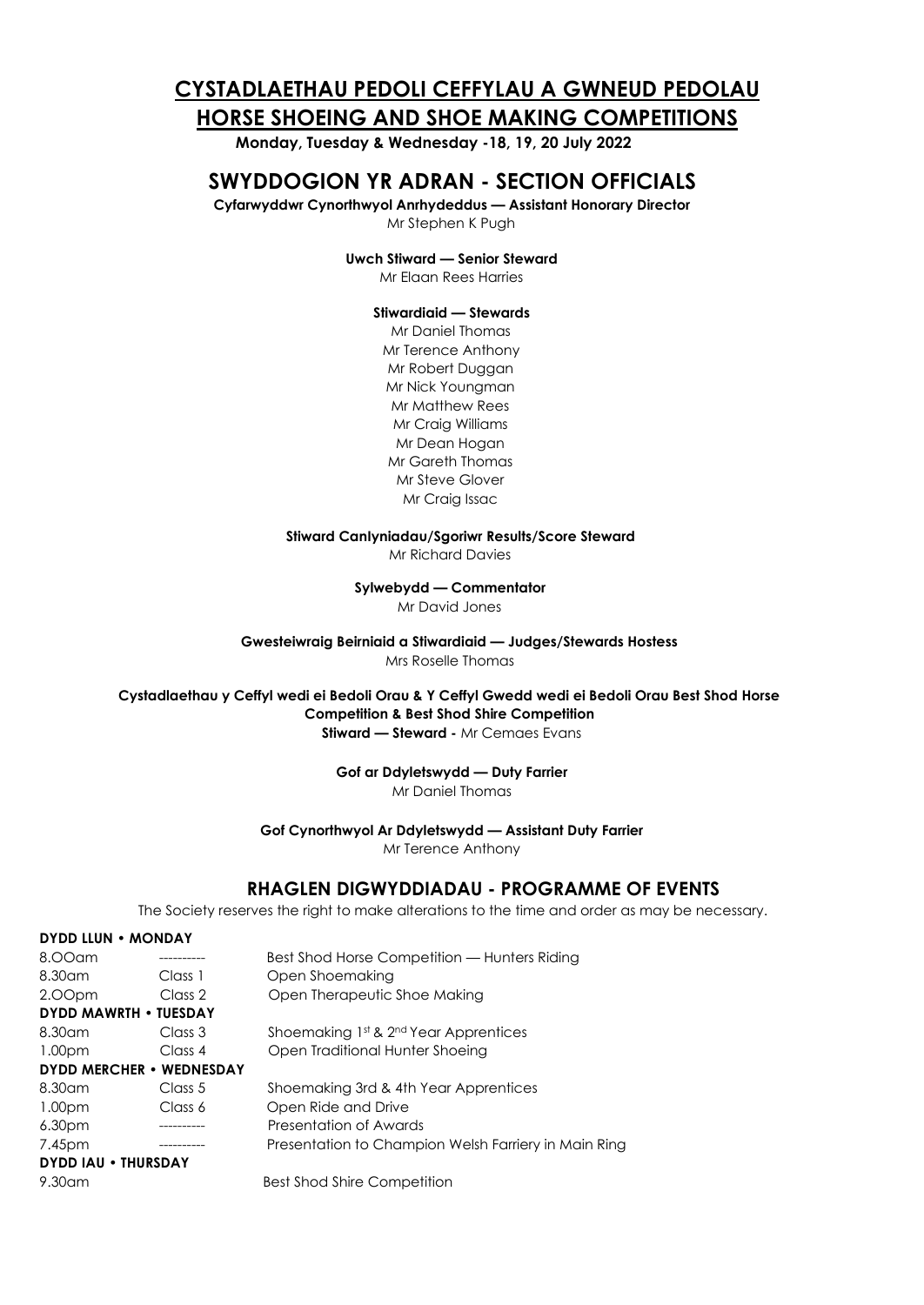# **CYDNABYDDIAETHAU - ACKNOWLEDGEMENTS**

**The Society acknowledges with grateful thanks the assistance and support given to the Farriery, Ornamental & Wrought Ironwork Sections by the following and any others that might support nearer the event: -**

**Stromsholm Limited**

Wood Court, Chesney Wold, Bleak Hall, Milton Keynes, MK6 1 NE. Tel: - 01908 233 909

**Heart of Wales Riding School**

Tyddu, Dolau, Llandrindod Wells, Powys LDI 5TB. Tel: - 01597 851 884

**Bryngwyn Riding Centre**

The Old Rectory, Bryngwyn, Newchurch, Kington, Herefordshire HR5 3QN. Tel: - 01497 851 669

#### **D. J. Davies Fuels Ltd**

Blaenau Fuel Depot, Heol Pantyblodau, Blaenau, Ammanford, Carmarthenshire, SA18 3BX. Tel: - 01269 850 224

**Mr S K Pugh – Assistant Honorary Director**

**Herefordshire College of Technology - The Centre for Rural Crafts**

Holme Lacy Campus, Holme Lacy, Hereford, HR2 6LL. Tel: - 01432 870 316

**The Worshipful Company of Farriers**

Awards Secretary — Betty Peacock E-mail — [bm.peacock@btinternet.com](mailto:bm.peacock@btinternet.com)

#### **British Farriers & Blacksmiths Association**

The Forge, Avenue B, 10th Street, Stoneleigh Park, Warwickshire, CV8 2LG. Tel: - 02476 696 595

**Eastlake & Beachell Ltd, Insurance Brokers & Financial Advisors**

The Crescent, King Street, Leicester, LEI 6RX. Tel:- 0116 254 4277

**The Worshipful Company of Blacksmiths & National Blacksmith Competition Committee** 

Secretary — Mr Keith Mahoney, The Pound, Bromham, Chippenham, Wiltshire, SN15 2HF

#### **The Worshipful Company of Blacksmiths**

The Clerk- Mr Martin Heath, 9 Little Trinity Lane, London, EC4V 2AD

#### **Y Ffynnon Limited — Water Cooler and Vending Services**

Mr C Williams, 77 Cwm Garw Road, Brynamman, Carmarthenshire, SA18 IBY. Tel: - 01269 822 446

**Radnor Hills Mineral Water Company Limited**

Heartsease, Knighton, Powys, LD7 ILU. Tel: - 01547 530 220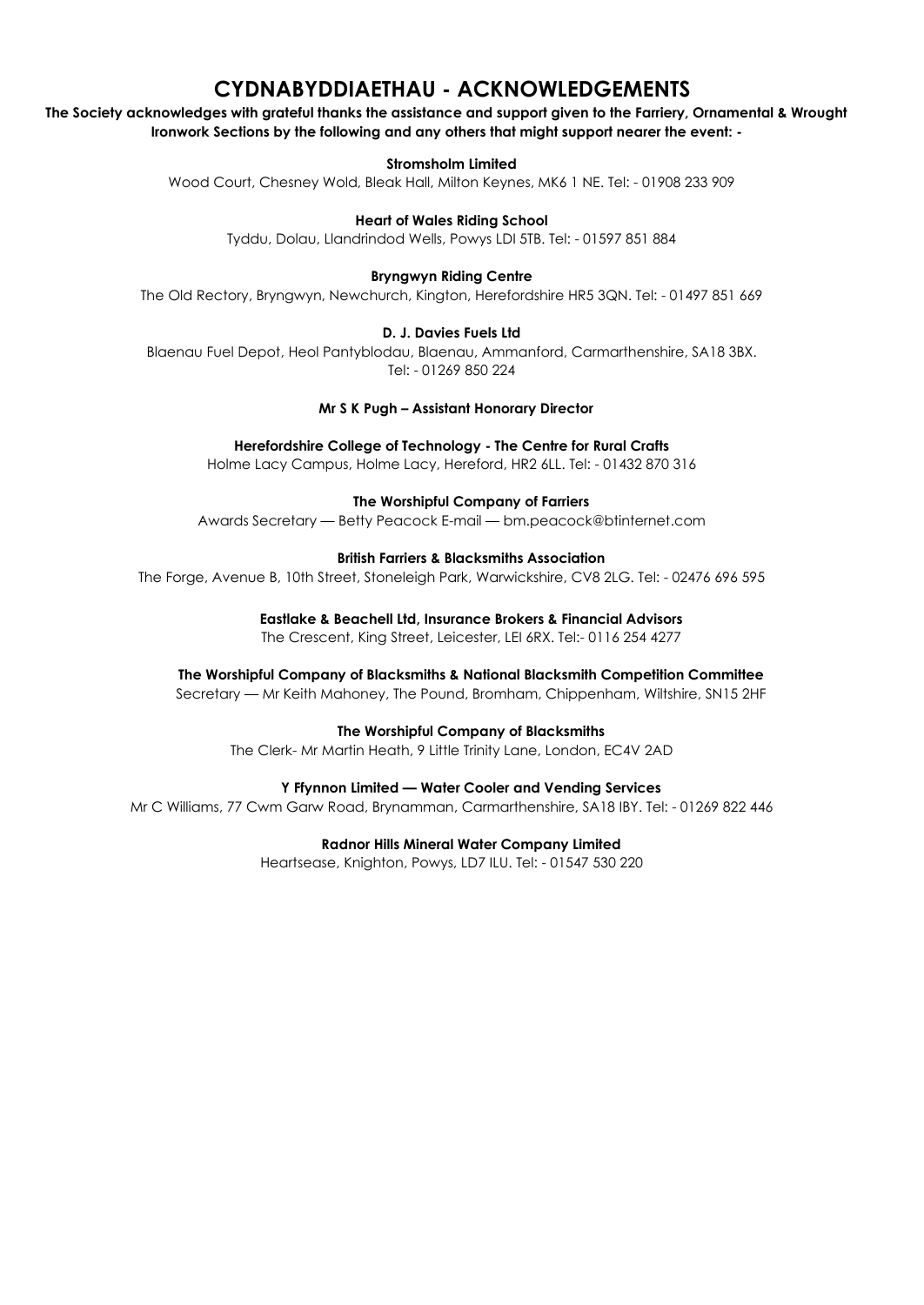#### **AMODAU YMGEISIO: - CYSTADLAETHAU PEDOLI CEFFYLAU A GWNEUD PEDOLAU CONDITIONS OF ENTRY: - HORSE SHOEING AND SHOE MAKING COMPETITIONS**

- 1. All competitors (except apprentices) must be registered under the Farriers (Registration) Act 2017
- 2. Time allowed is stated in each class.
- 3. All shoes will be available to view prior to the competition on the Forge & Farrier website www.forgeandfarrier.co.uk.
- 4. The number of entries will be limited to 24 in some of the classes. Entries will be accepted in the order received.
- 5. Competitors must bring their own tools and provide their own striker. Please state the name of the striker on entry form.
- 6. Forges, anvils, irons, nails and fuel/gas will be provided by the Society. All shoes must be made out of iron supplied by the Society. Anyone touching their shoes/feet after the bell has rung will be disqualified. Shoes should be laid on the anvil. The holes in the anvils are 1 inch square.
- 7. No striker will be allowed on the shoeing floor except by the special permission of the stewards. Any competitor infringing this rule will be liable to disqualification.
- 8. No oil or grease to be used on foot or shoe. Any competitor infringing this rule will be penalised.
- 9. Competitors must accept the foot allocated to them by the Society's Stewards.
- 10. Competitors will be required to agree their starting and finishing times with the Stewards.
- 11. Competitors must be ready to start when called upon by the stewards or they will be liable to disqualification.
- 12. The Stewards will announce total time allowed in each class.
- 13. Competitors who exceed the time limits will be penalised by half a point for every minute over the time.
- 14. No entry will be accepted without accompanying fee.
- 15. The decision of the Judges will be final.
- 16. Please note that all completed work in the above Competitions at the Show is the property of the Royal Welsh Agricultural Society Limited. No viewing of the feet will be allowed until they have been judged.

#### 17. **Smoking is prohibited in the building.**

- 18. **Competitors must supply and wear his/her own Personal Protective Equipment (PPE) on the shoeing floor e.g., eye protection, footwear, apron and ear protectors.**
- 19. Competitors will be notified of individual times for competing which will be strictly adhered to.
- 20. The Royal Welsh Agricultural Society is committed to protecting your personal data and processing it only in accordance with legal requirements. For more details you should request a copy of our GRPR Policy. We process your personal data as it is necessary for the performance of our contract with you to facilitate your entry to the Show. We will not transfer your data outside of the EEA (European Economic Area) and will not share your data with third parties except for affiliated Societies to whom we may submit entries and results to be checked for validity and eligibility based on their legitimate interests. Results will also be circulated with members of the press and published on our website. We retain your data in accordance with our retention schedule to simplify future applications. You have various rights in the data we hold including rectification and objecting to processing.
- 21. Prizes will be awarded or withheld at the discretion of the judges whose decision is final. Prize money will be paid via BACS after the Show.
- 22. Protests Any protest must be made in writing and handed into the Senior Steward before 5pm on the day of the competition, together with a deposit of £25 which will be returned if the protest is upheld. The decision of the Competitions Sub-Committee shall be final.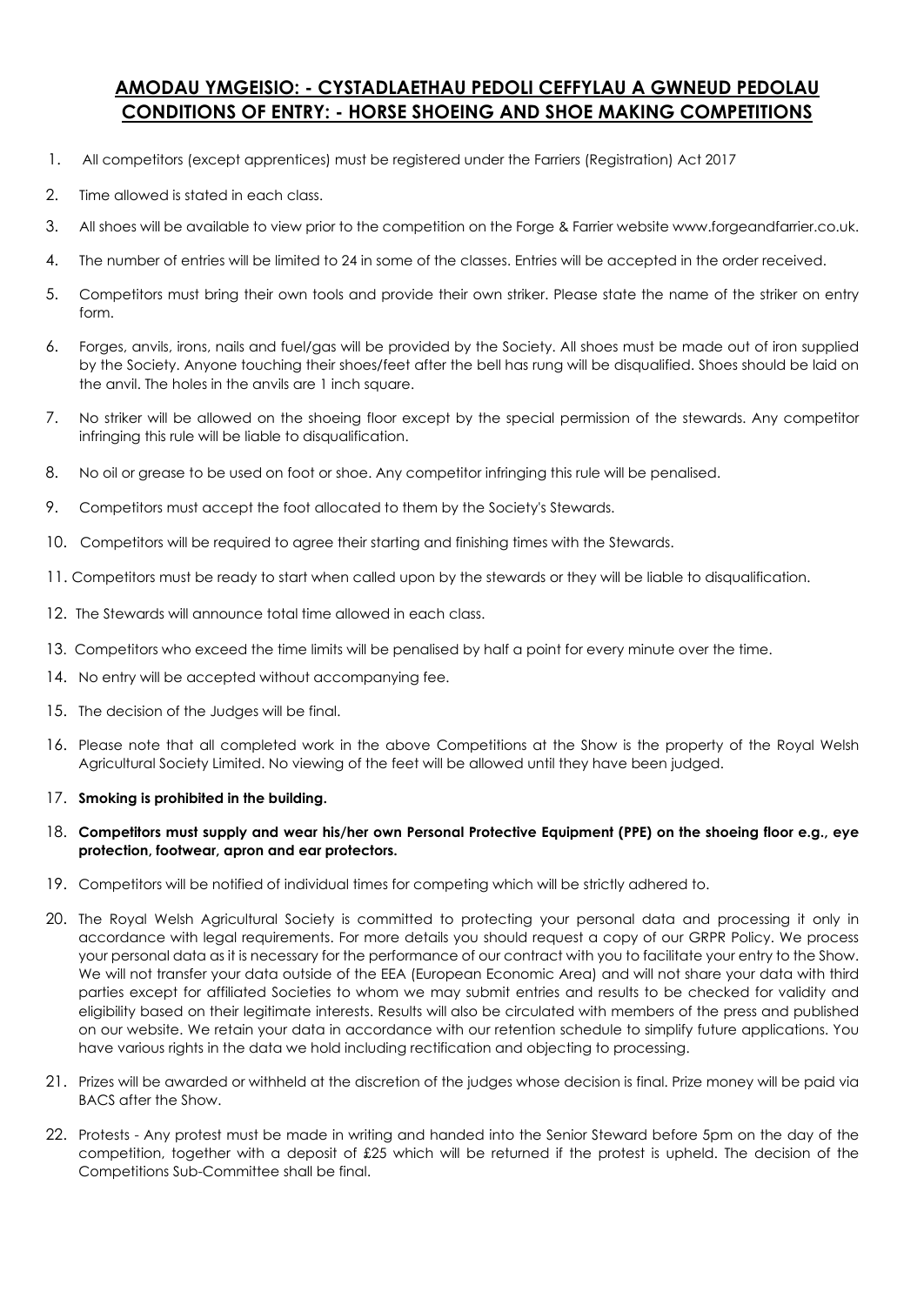### **DOSBARTHIADAU - CLASSES DYDD LLUN 18 GORFFENNAF - MONDAY 18 JULY**

#### **DOSBARTH - CLASS 1 To commence at 8.30am. GWNEUD PEDOLAU (AGORED) SHOE MAKING (OPEN)**

#### **Open to registered Farriers only.**

1 Welsh cob shoe front or hind from  $12\frac{1}{2}$  " x 1" x  $\frac{1}{2}$  " flat bar steel 1 fullered concave front or hind from  $12\frac{1}{2}$  "  $\times$   $\frac{3}{4}$  "  $\times$  7/16" 1 fully fullered front shoe from 11  $\frac{1}{2}$  " x  $\frac{3}{4}$  " x  $\frac{1}{2}$  "

All Shoes Clipped. Time : 1 hour. Judge to specify front or hind **Entry Fee: £25.00 (inclusive of VAT)**

**GWOBRAU - PRIZES:** 1st £50; 2nd £30; 3rd £20; 4th £I0

Special prices to be confirmed.

1st — 4th Prize cards and rosettes will be awarded.

**Points awarded to the winners will count towards the Championship.**

#### **THE NUMBER OF ENTRIES WILL BE LIMITED TO 24 ON A FIRST COME BASIS.**

#### **DOSBARTH - CLASS 2** To commence at 2.00pm. **GWNEUD PEDOLAU THERAPIWTIG (AGORED) THERAPEUTIC SHOE MAKING (OPEN)**

**Open to registered Farriers only.**

**GWOBRAU - PRIZES:** 1st £50; 2nd £30; 3rd £20; 4th £I0

Eastlake & Beachell Ltd will also give a £100 Voucher to the winner.

1st — 4th Prize cards and rosettes will be awarded.

**Points awarded to the winners will count towards the Championship.**

**THE NUMBER OF ENTRIES WILL BE LIMITED TO 24 ON A FIRST COME BASIS.**

Time: 50 minutes. **Entry Fee: £25.00 (inclusive of VAT)**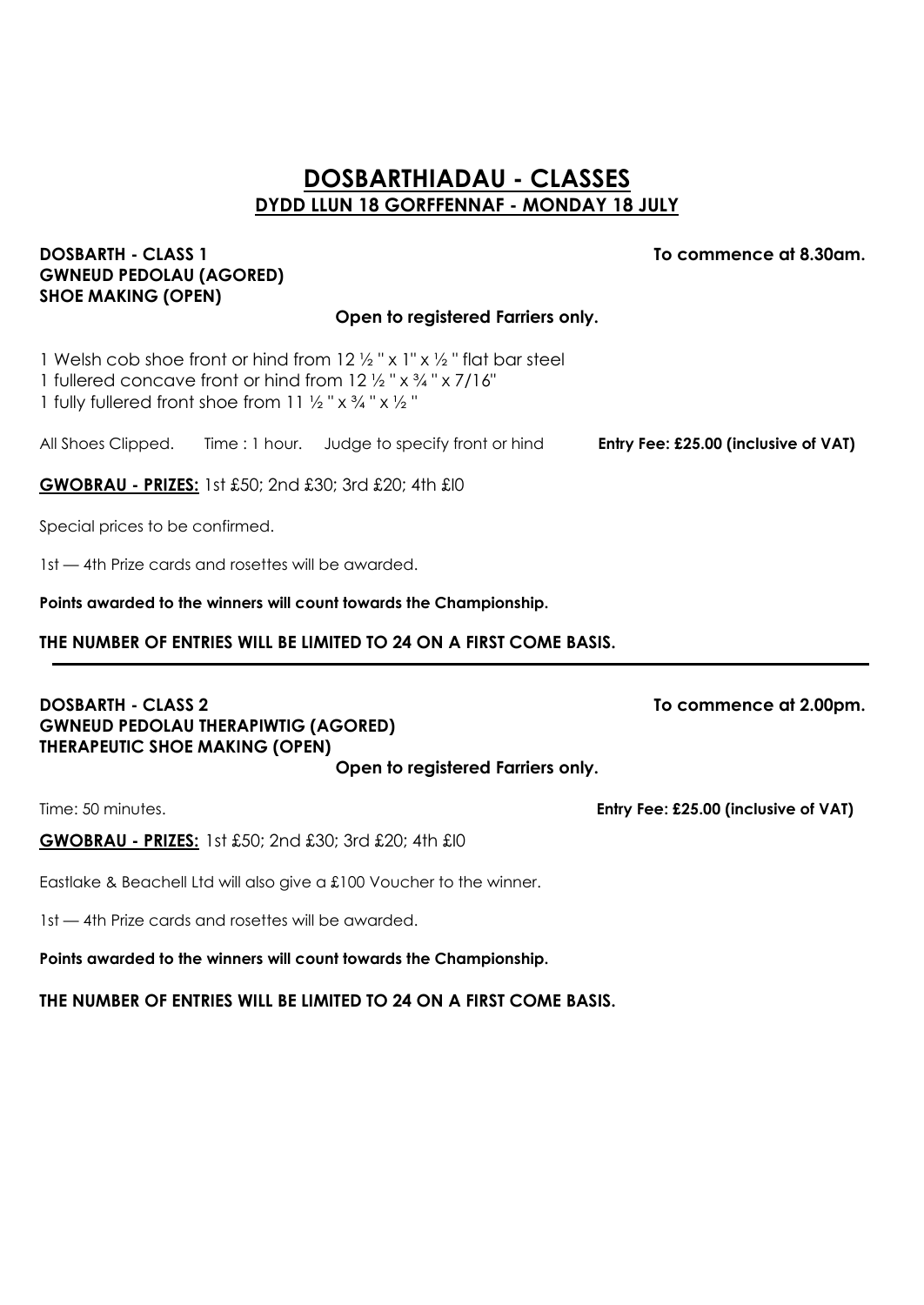# **DYDD MAWRTH 19 GORFFENNAF - TUESDAY 19 JULY**

#### **DOSBARTH - CLASS 3 To commence at 8.30 am. GWNEUD PEDOLAU PRENTISIAID BLWYDDYN 1af a 2ail YN UNIG SHOE MAKING - 1st & 2nd YEAR APPRENTICES ONLY**

1 traditional plain stamped driving shoe (front)  $12 \frac{1}{2}$  "x 1" x  $\frac{1}{2}$  flat 1 concave hunter shoe from  $12\frac{1}{2}$  "x  $\frac{3}{4}$ " x 7/16" - Judge to specify front or hind

All Shoes Clipped. Time: 50 Minutes. **Entry Fee: £10.00 (inclusive of VAT)**

**GWOBRAU - PRIZES:** 1st £40; 2nd £25; 3rd £20; 4th £l5

Special prizes to be confirmed.

1st — 4<sup>th</sup> Prize cards and rosettes will be awarded.

#### **THE NUMBER OF ENTRIES WILL BE LIMITED TO 24 ON A FIRST COME BASIS**

#### **DOSBARTH - CLASS 4** To commence at 1.00 pm. **PEDOLI TRADDODIADOL CEFFYLAU HELA AGORED OPEN TRADITIONAL HUNTER SHOEING**

**Open to registered Farriers only.**

Make and fit one front or hind shoe to the foot allocated from fullered concave steel of suitable size. Make one shoe to the judge's specimen.

All Shoes Clipped. Time : 55 Minutes. **Entry Fee: £25.00 (inclusive of VAT)**

**GWOBRAU - PRIZES**: 1st £100; 2nd £50; 3rd £40; 4th £30

Special prizes to be confirmed.

1st — 4th Prize cards and rosettes will be awarded.

**Points awarded to the winners will count towards the Championship.**

**THE NUMBER OF ENTRIES WILL BE LIMITED TO 24 ON A FIRST COME BASIS.**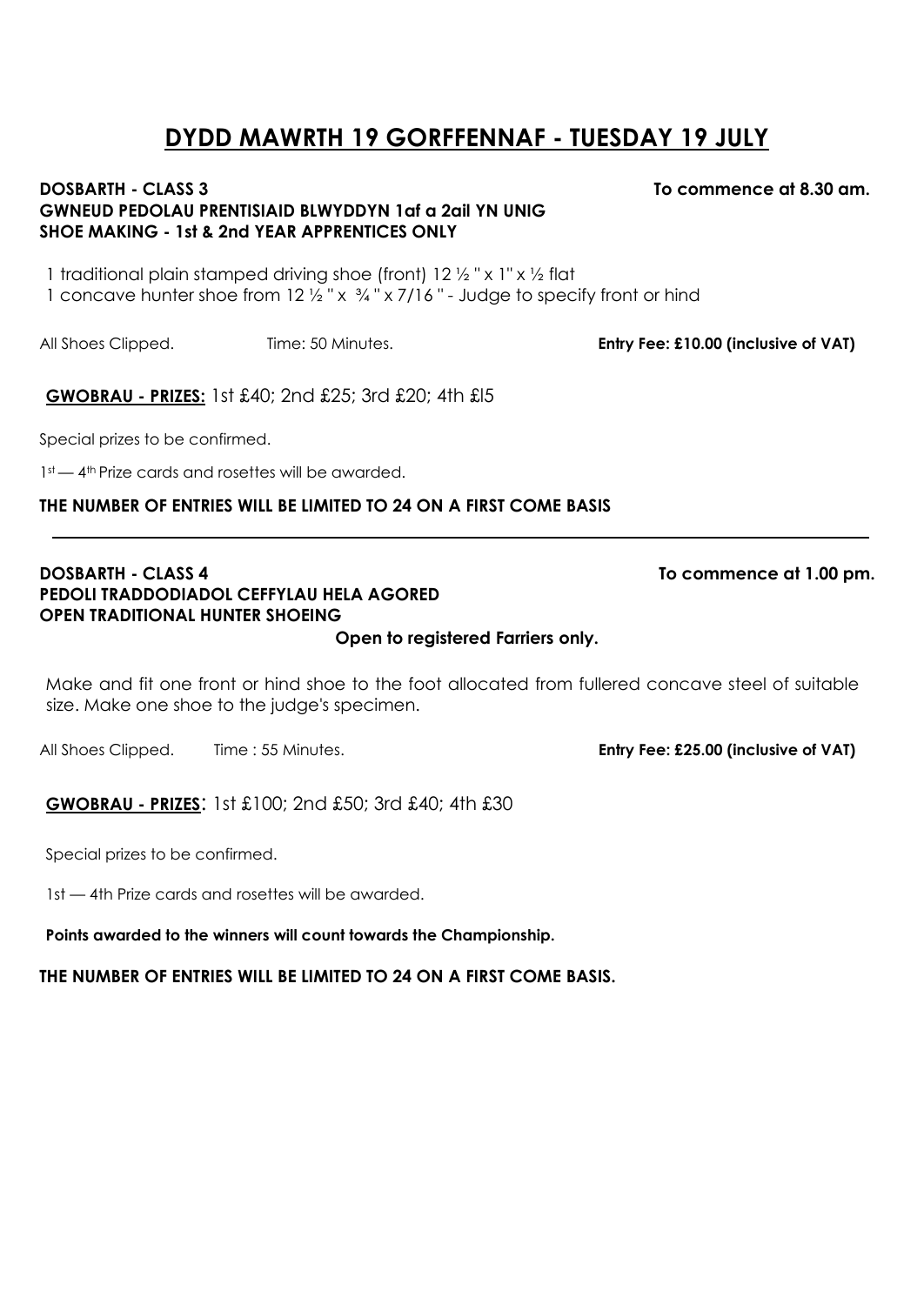# **DYDD MERCHER 20 GORFFENNAF - WEDNESDAY 20 JULY**

#### **DOSBARTH - CLASS 5 To commence at 8.30 am. GWNEUD PEDOLAU - PRENTISIAID BLWYDDYN 3ydd a 4ydd YN UNIG SHOE MAKING - 3rd & 4th YEAR APPRENTICES ONLY**

1 traditional plain stamped driving shoe (hind)  $12\frac{1}{2}$  "x 1" x  $\frac{1}{2}$  flat

1  $\frac{3}{4}$  fullered shoe from 11  $\frac{1}{2}$  " x  $\frac{3}{4}$ " x 3/8 flat - Judge to specify front or hind.

All Shoes Clipped. Time: 50 Minutes. **Entry Fee: £10.00** (inclusive of VAT)

**GWOBRAU - PRIZES:** 1st £40; 2nd £25; 3rd £20; 4th £15

Special prizes to be confirmed.

1st — 4th Prize cards and rosettes will be awarded.

#### **THE NUMBER OF ENTRIES WILL BE LIMITED TO 24 ON A FIRST COME BASIS.**

#### **DOSBARTH - CLASS 6 To commence at 1.00 pm. MARCHOGAETH A GYRRU AGORED OPEN RIDE AND DRIVE**

#### **Open to registered Farriers only.**

Make and fit one front or hind ¾ fullered shoe to the foot allocated from flat bar steel suitable for the foot size. Make one plain stamp calkin and wedge hind shoe from 10  $\frac{1}{2}$  " x 1" x  $\frac{1}{2}$  " flat bar steel.

All Shoes Clipped. Time : 60 minutes. All Shoes Clipped. Time : 60 minutes.

#### **GWOBRAU - PRIZES:** 1st £100; 2nd £50; 3rd £40; 4th £30

- on condition there must be a minimum of ten entries, otherwise prizes will be 1st £90; 2nd £40; 3rd £30; 4th £20.

Special prizes to be confirmed.

1st — 4<sup>th</sup> Prize cards and rosettes will be awarded.

### **Points awarded to the winners will count towards the Championship.**

**NOTE: CLASS 6 WILL BE CANCELLED IF THERE ARE LESS THAN 4 ENTRIES. THE NUMBER OF ENTRIES WILL BE LIMITED TO 24 ON A FIRST COME BASIS.**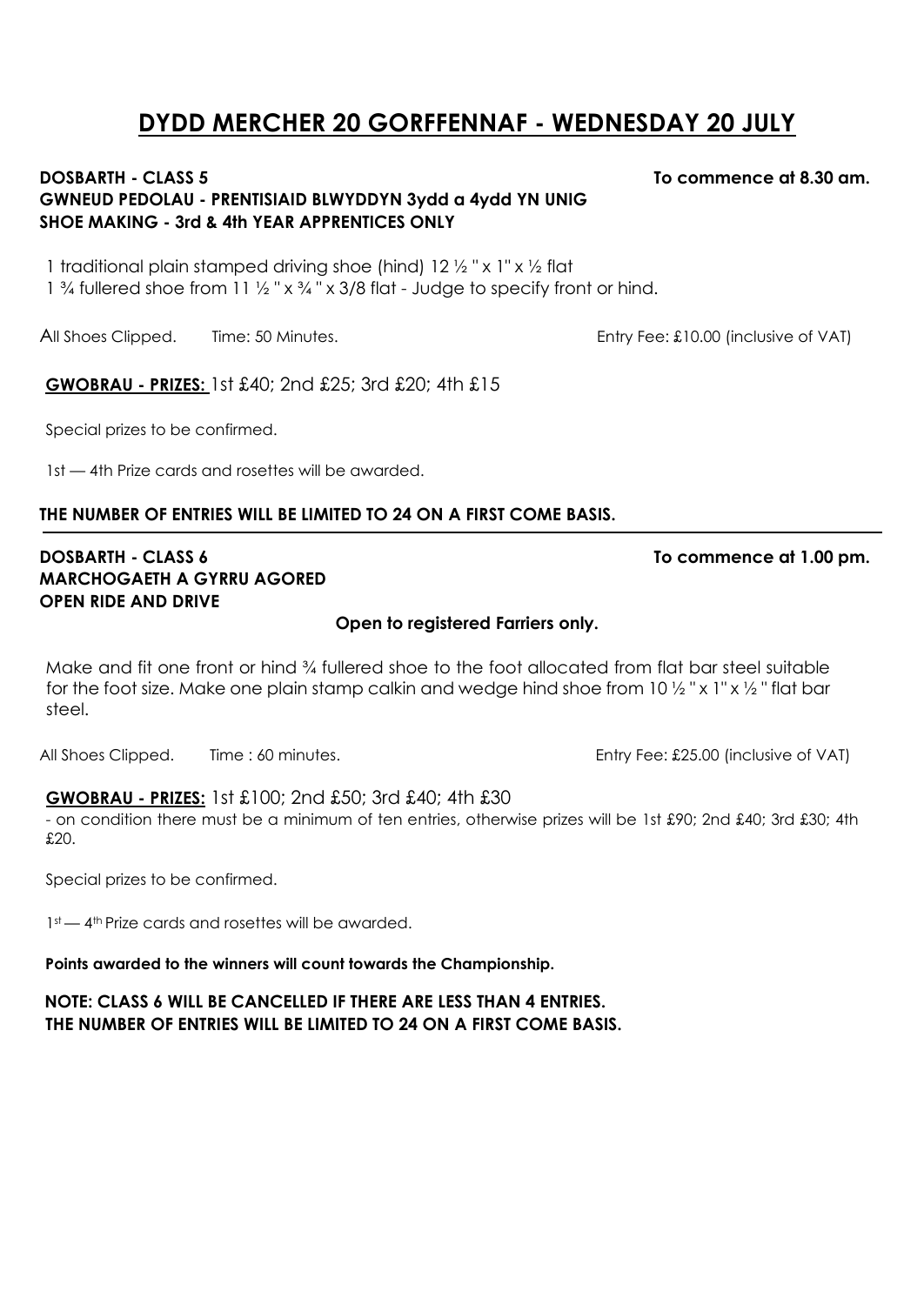#### **CYSTADLEUAETH Y CEFFYL WEDI El BEDOLI ORAU - CEFFYLAU HELA I'W MARCHOGAETH BEST SHOD HORSE COMPETITION - HUNTERS RIDING**

#### **BEIRNIAD -JUDGE**

Mr P J Martin AWCF, 18 Skylark Road, Bourton-on-the-Water, Gloucestershire, GL54 2RU

#### **To be judged at approximately 8.00am, Monday 18th July.**

The presentation to be made the same time as the Hunters Riding Section. For the best shod horse in the Hunters Riding section. The judge will examine each horse before or during the line-up for judging, taking into consideration: -

- a) Condition of feet
- b) The making or preparation, and fitting of the shoes (c) Nailing and position of clips.

Normal shoes and showing plates are equally acceptable, provided they are suitable for the horse.

#### **GWOBRAU - PRIZES:**

SPECIAL - ARBENNIG S. 158 - \*WORSHIPFUL COMPANY OF FARRIERS ROSETTE AND ENSCRIBED CARD For the best shod horse in each class. (Classes 150 — 154). SPECIAL - ARBENNIG S. 159 WORSHIPFUL COMPANY OF FARRIERS BRASS PLAQUE For the overall best shod horse. (Special 158) SPECIAL - ARBENNIG S. 160 - \*WORSHIPFUL COMPANY OF FARRIERS AWARD For the registered farrier responsible for the best shod horse. (Special 159) The WCF will forward the award to the farrier after the Show

#### **THE WORSHIPFUL COMPANY OF FARRIERS**



The Worshipful Company of Farriers makes Best Shod Horse and Farriery Awards in order to promote, support and maintain the highest standards of excellence in Farriery.

Registered Farriers who are awarded the Company's Medals have attained the very high standard demanded by the Company.

The Company is grateful to **THE ROYAL WELSH AGRICULTURAL SOCIETY** for supporting these aims.

#### **CYSTADLEUAETH Y CEFFYL GWEDD WEDI El BEDOLI ORAU BEST SHOD SHIRE COMPETITION**

#### **BEIRNIAD - JUDGE**

Mr R Duggan, Lea Hall, Llangunllo, Knighton, Powys, LD7 1SU

To be judged at approximately 9.30am, Thursday 21st July. Entry into this competition is optional.

This competition will be run concurrently with the judging of the In-Hand Shire Horses. The judge will examine each horse before or during the line-up for preliminary judging taking into consideration:-

- a) Condition of feet
- b) The making or preparation, and fitting of the shoes (c) Nailing and position of clips.

Normal shoes and showing plates are equally acceptable, provided they are suitable for the horse.

#### GWOBRAU - PRIZES:

SPECIAL - ARBENNIG S. 309 - RWAS SPECIAL ROSETTE - For the exhibitor of the best shod shire SPECIAL - ARBENNIG S. 310 - RWAS SPECIAL ROSETTE - For the registered farrier responsible for the best shod Shire.

(All cups, trophies and awards which are not the responsibility of the Society are marked\*. Non-Society cups, trophies and awards will no longer have the winner's name engraved on by the Society. It will be the responsibility of the winner to carry out any necessary engraving.)

#### **THOSE PERSONS REQUIRING FURTHER DETAILS FOR THE ABOVE BEST-SHOD COMPETITIONS PLEASE REQUEST A LIVESTOCK SCHEDULE.**